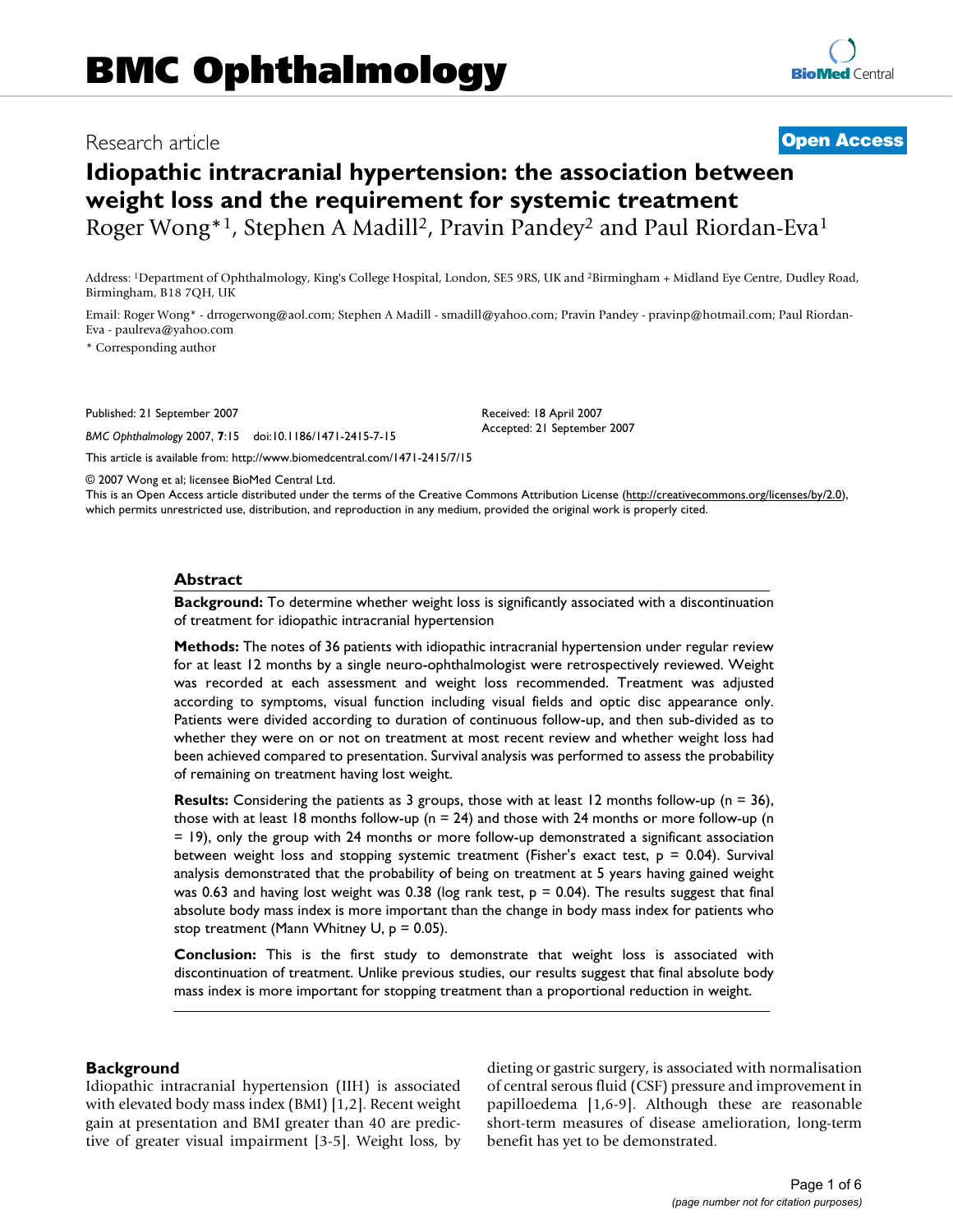Monitoring disease activity in IIH requires assessment of several factors. Although CSF pressure is the primary parameter, intracranial pressure monitoring has shown that CSF pressure fluctuates widely throughout the day in IIH [10] such that lumbar puncture provides only limited information on disease control [3]. Papilloedema is an important secondary measure but optic disc assessment, even by scanning laser ophthalmoscopy, does not necessarily differentiate between resolving papilloedema and secondary optic atrophy [11]. Visual function, especially visual fields, is a vital parameter but is prone to testing variability and generally can only determine whether there is disease progression not resolution. Assessment of symptoms, particularly headaches, is subject to confounding factors such that their persistence does not necessarily correlate with disease activity. In order to circumvent these difficulties, the end point chosen by this study was the decision by a single neuro-ophthalmologist, based on an overall assessment of these various factors (excluding the patient's weight), as to whether continuation of treatment was required. A particular benefit is that the results provide information easily conveyed to patients about the value of weight loss in IIH.

# **Methods**

Case notes were reviewed of patients with a diagnosis of IIH fulfilling standard diagnostic criteria [12] identified from a database of patients managed by a single neuroophthalmologist since February 1998. The minimum required follow-up for inclusion was 12 months. Ethical approval for this study was granted by the King's College Hospital Research Ethics Committee. Research was carried out in compliance with the Helsinki Declaration.

Symptoms, particularly headache, tinnitus and visual disturbance especially transient visual obscurations, visual acuities, visual fields by Humphrey® 24-2 or 30-2 computerised or Goldmann perimetry, optic disc appearance and weight were recorded at each clinic visit. Weight measurements were performed by a nurse using manual scales but without a protocol regarding the amount of clothing that the patient should be wearing.

Weight loss was recommended to every patient, aiming for an initial 5% reduction in weight over 3 months. No specific advice was given as to the method of weight loss, other than reduction in calorie intake and increase in exercise. Referral to a dietician was arranged if requested or there was failure to lose weight. Although an influence on treatment decisions cannot be excluded, weight was not used as a factor in determining treatment. It was used as a factor in advising patients on likely prognosis.

Treatment, determined by symptoms, visual function and optic disc appearance, was primarily acetazolamide, usually starting at 500 mg/day rising to 1 g/day and occasionally up to 1.5  $g$ /day. Furosemide 20–40 mg/day or if headaches were troublesome topiramate gradually increasing to 200 mg/day were used if there was intolerance, lack of efficacy or contraindication to acetazolamide. Generally headaches were treated with paracetamol (acetaminophen), aspirin or non-steroidal anti-inflammatory drugs (NSAID). Opiates and analgesics containing caffeine were avoided or discontinued wherever possible. Surgical treatment was undertaken if there was significant risk of progressive visual loss despite medical treatment either due to lack of efficacy, intolerance or non-compliance. Lumbo-peritoneal shunt was the preferred option, unless the cerebellar tonsils were relatively low, in which case ventriculoperitoneal shunt was performed. Optic nerve sheath fenestration was performed if there was no associated headache or the patient declined a CSF shunt.

We applied 2 exclusion criteria for the review: 1 for pregnancy and 1 for previous surgery. Patients who were pregnant at presentation or had a pregnancy recorded in the notes less than 1 year after stopping systemic treatment were excluded since there would be reasonable grounds to suggest that the pregnancy had influenced the treatment course. With regards to surgery, patients having had a procedure for IIH during the time of follow-up that led to a cessation of treatment were excluded. However those who had a procedure to manage IIH many years before presenting to our clinic or those whose systemic treatment continued unchanged before and after their procedure were included.

The study patients were divided according to the length of time between first and last recorded clinic appointment. The data was sequentially analysed as 3 groups: those patients with follow-up data for 24 months or more from presentation, those with follow-up data for 18 months or more from presentation (which would include all the patients in the 24 month group) and those with follow-up data for 12 months or more (which would include all the patients above). Since the groups were summative, the 12 month group was the largest. As discussed in the introduction, there are limitations associated with using both symptomatology and objective clinical findings as indicators of disease stage in IIH. In searching for a more robust measure of overall clinical improvement we therefore divided the patients for each follow-up group simply according to whether they were on treatment or not on treatment at most recent review. Reflecting the practice of a single neuro-ophthalmologist, the patients' weights were consistently not referred to in making decisions regarding treatment. No other patient parameters were considered in the analysis. We did not subdivide the patients according to the specific treatment prescribed but only the absolute treatment status. The patients who had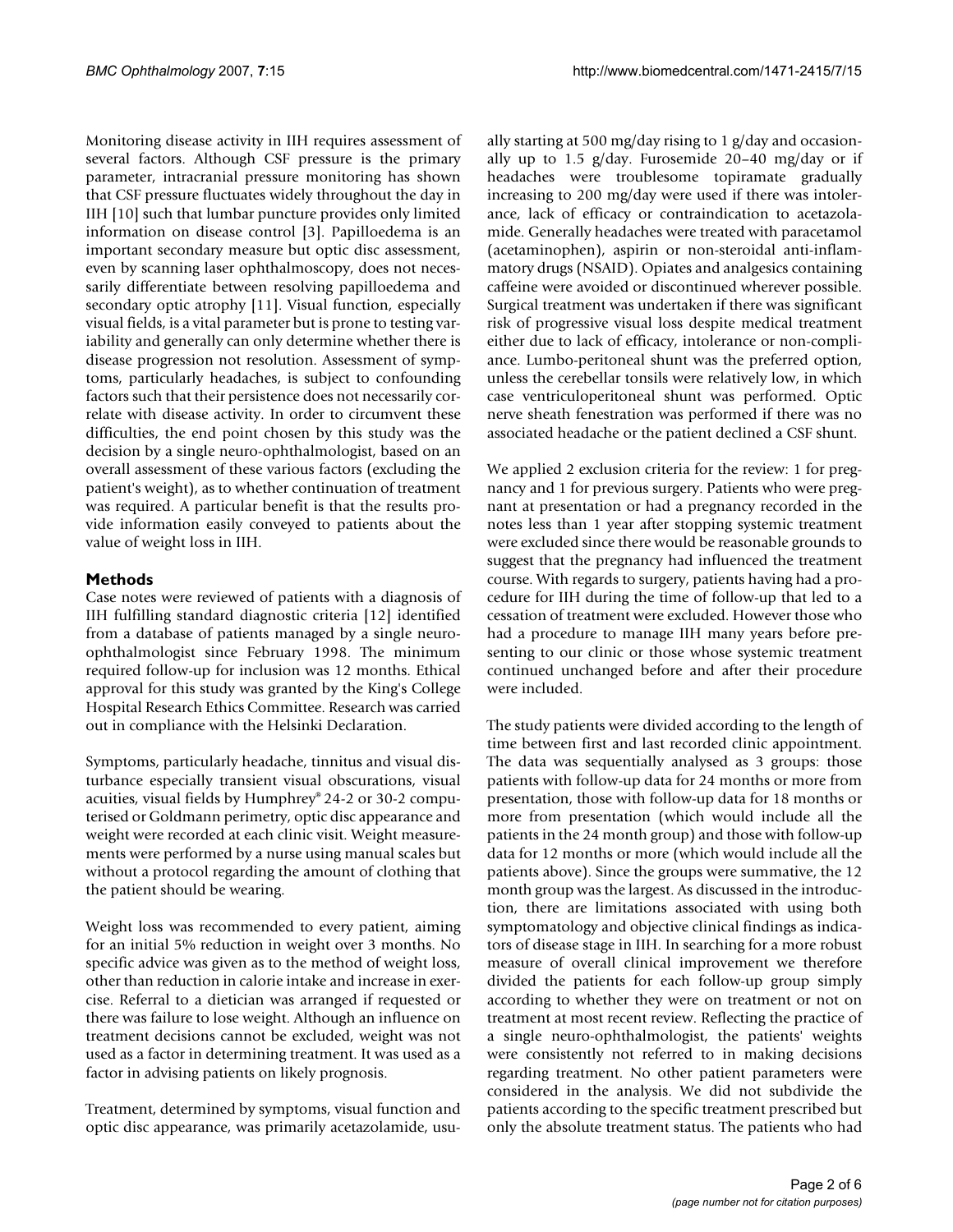lost weight at their last review compared to presentation were separated from those who had gained weight. The 4 groups for each period of follow-up were cross-tabulated and analysed using Fisher's exact tests for significance. Since the patient's treatment status at their last review was taken as the single measure of disease behaviour, patients who never required treatment were included in the 'not on treatment at most recent review' groups. Survival curves were plotted to determine the probability of stopping treatment having lost weight over time and the significance of the difference between the curves calculated using a log rank test.

# **Results**

The notes of 70 patients who had presented sequentially to a single consultant's neuro-ophthalmology practice between February 1998 and March 2003 were retrieved. 41 IIH patients were eligible for inclusion with follow-up of 12 months or greater. All patients met the modified Dandy criteria with secondary causes of raised intracranial pressure excluded using appropriate investigations.

3 patients had surgical interventions (all lumbo-peritoneal shunts) leading to systemic treatment being stopped and were excluded. 2 patients were included with a surgical intervention. 1 had optic nerve sheath fenestration in 1992 and presented in 1999 and 1 had optic nerve sheath fenestration during the follow-up period but medical treatment remained unchanged before and after surgery. 2 patients were excluded who became pregnant within 12 months of stopping treatment. 2 patients were included who became pregnant during the follow-up period but the pregnancy was recorded in the notes 18 months or more after systemic treatment was stopped. We therefore assume that the 2 events are unrelated. 36 patients were therefore included in the analysis, 35 female and 1 male. Mean age at presentation was 31.6 yrs (standard deviation  $= 10.1$  yrs) and mean BMI at presentation was 36.6 kg/m<sup>2</sup> (standard deviation =  $7.5 \text{ kg/m}^2$ ). Mean length of followup was 30 months (standard deviation = 16.3 months). One patient had weights but not height recorded. She is therefore included in the cross-tabulations but not the statistics that require BMIs.

The cross-tabulations are shown in table 1 with corresponding p-values from Fisher's exact tests. The cross-tabulation for 12 months or more follow-up contains all 36 patients. 24 of these patients had 18 months or more follow-up and 19 of these patients had 24 months or more follow-up, and were cross-tabulated accordingly. There were no patients with identical BMIs at first and last reviews.

There must be no statistically significant difference between the patients leaving the analysis at each time

point and those remaining or the results will be skewed. We divided the patients into 3 groups (different from those used for the cross-tabulation): patients leaving the analysis before the 18 month follow-up point (Group A: 12 patients), patients with between 18 and 23 months inclusive follow-up, i.e. leaving between the 18 and 24 month follow-up points (Group B: 5 patients) and patients with 24 months or greater follow-up (Group C: 19 patients). Using Mann-Whitney U-tests, there was no difference in BMI distributions at presentation when comparing Group C to Group A ( $p = 0.14$ ) or Group B ( $p =$ 0.41). Similarly there was no significant difference between the 3 groups at 12 months follow-up (Group A vs Group C:  $p = 0.09$ , Group B vs Group C:  $p = 0.91$  and no significant difference between Group B and C at 18 months follow-up ( $p = 0.73$ ).

We also divided the patients into all those on treatment at their last review  $(n = 21)$  to all those not on treatment at last review  $(n = 16)$  to ensure that the 2 groups were otherwise comparable. The results are shown in table 2. There is no statistically significant difference between the groups with regard to age, opening pressure, length of follow up or BMI at presentation.

The survival analysis for the patients is demonstrated in figure 1. Since the end point for the analysis was stopping treatment, the patients who were never on treatment or who were followed up for a period before starting treatment were excluded (5 of 36 patients). We divided the remaining 31 patients into gained weight and lost weight groups disregarding the patient's treatment status at last review. In the gained weight group 6 patients had less than 24 months follow-up and 9 patients had 24 months



#### Figure 1

Survival analysis demonstrating the probability of being on treatment having gained weight and the probability of being on treatment having lost weight over time. The end point for the analysis was stopping treatment.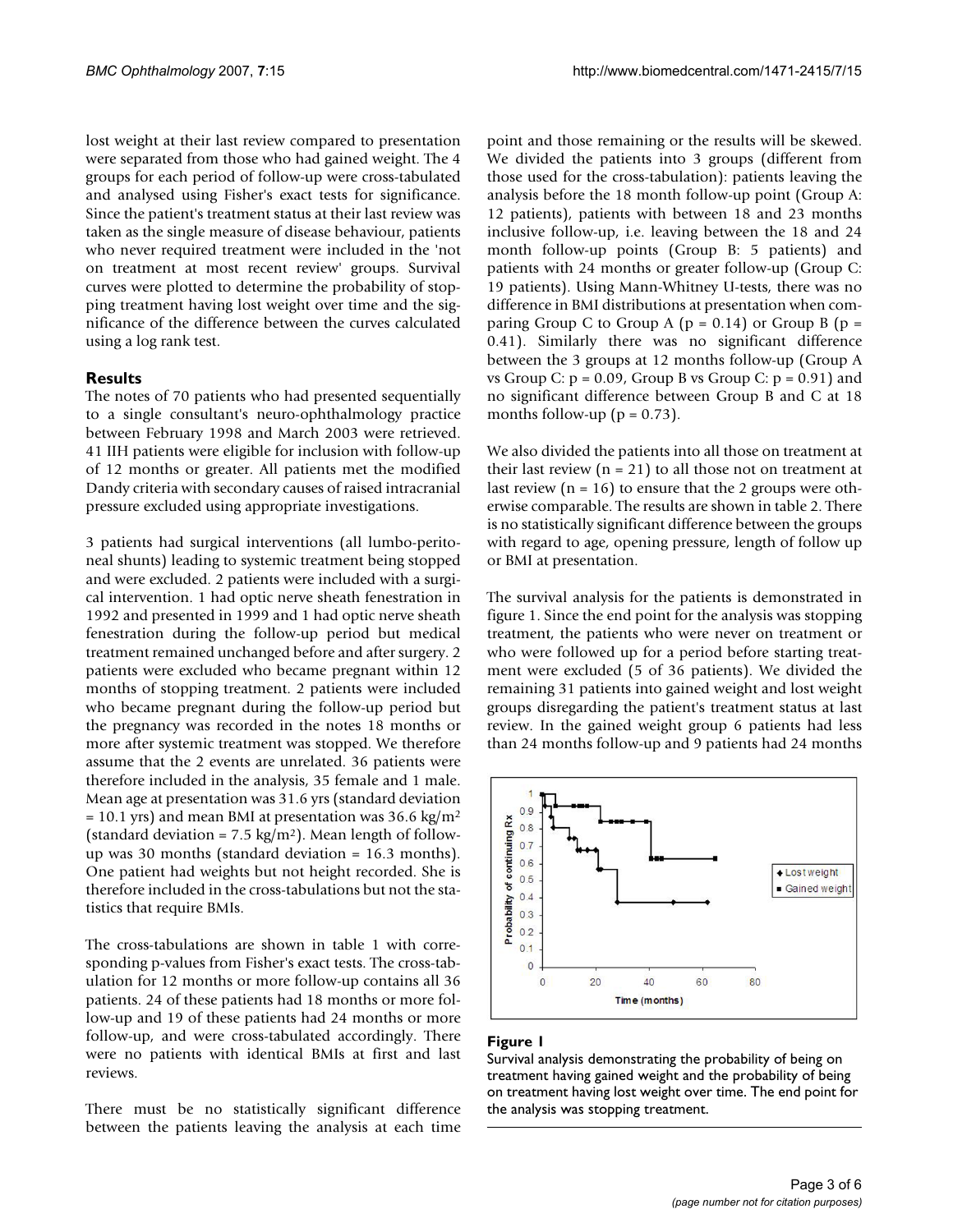| Length of follow-up | Patient's BMI change<br>comparing initial to most<br>recent review | <b>Patients on treatment at</b><br>most recent review | <b>Patients not on treatment</b><br>at most recent review |          |
|---------------------|--------------------------------------------------------------------|-------------------------------------------------------|-----------------------------------------------------------|----------|
| 12 months and above |                                                                    |                                                       |                                                           |          |
|                     | <b>BMI</b> increase                                                | 12                                                    | 5                                                         |          |
|                     | <b>BMI</b> decrease                                                | 9                                                     | 10                                                        | $n = 36$ |
|                     |                                                                    | $p = 0.14$                                            |                                                           |          |
| 18 months and above |                                                                    |                                                       |                                                           |          |
|                     | <b>BMI</b> increase                                                | 8                                                     | 4                                                         |          |
|                     | <b>BMI</b> decrease                                                | 4                                                     | 8                                                         | $n = 24$ |
|                     |                                                                    | $p = 0.11$                                            |                                                           |          |
| 24 months and above |                                                                    |                                                       |                                                           |          |
|                     | <b>BMI</b> increase                                                | 8                                                     | 4                                                         |          |
|                     | <b>BMI</b> decrease                                                |                                                       | 6                                                         | $n = 19$ |
|                     |                                                                    | $p = 0.04$                                            |                                                           |          |

**Table 1: Cross-tabulations for 12 months and above, 18 months and above and 24 months and above follow-up groups with p-values from Fisher's exact tests**

or more follow-up. In the lost weight group 13 patients had less than 24 months follow-up and 3 patients had 24 months or more follow-up. The survival analysis demonstrates that the probability of being on treatment at 5 years follow-up having gained weight is 0.63 whereas the probability having lost weight is 0.38. Significance testing the difference between the 2 curves with a log rank test returns  $p = 0.04$ .

We can draw inferences on the amount of weight loss required to stop treatment if we consider only the patients who lost weight (18 of the total 36 patients, excluding the patient with weights but not BMIs: see table 1) and compare those on treatment at the most recent follow-up (9 patients) to those not on treatment at the most recent follow-up (9 patients). The data are presented in table 3. There is no significant difference between those on treatment and those not on treatment with regard to final weight in kilogrammes (Mann Whitney U,  $p = 0.22$ ) or weight lost in kilogrammes (Mann Whitney  $U$ ,  $p = 0.19$ ). Similarly there is no significant difference between the 2

groups when comparing the change in BMIs between first and last reviews (Mann Whitney U,  $p = 0.26$ ). However the difference between the groups is significant when comparing the final BMIs (Mann Whitney U,  $p = 0.05$ ). The average final BMI in the group remaining on treatment at last review was 37.6 kg/m<sup>2</sup> (95% confidence interval: 30.6 kg/m<sup>2</sup>, 44.7 kg/m<sup>2</sup>) whereas the average final BMI in the group not on treatment at last review was 30.2 kg/m<sup>2</sup> (95% confidence interval: 25.2 kg/m<sup>2</sup>, 35.2 kg/m<sup>2</sup>)

# **Discussion and conclusion**

Our results demonstrate an association between weight loss and stopping systemic treatment but only after 24 months of follow up. The results suggest that the groups of patients leaving the statistical analysis at each time point are representative of the group as a whole with regard to baseline BMIs and change in BMIs over time. The only significant difference between the groups at each time point from the data collected is therefore length of follow-up and consequently amount of weight lost. The difference between the weight loss and weight gain groups

**Table 2: Comparing all the patients on treatment at most recent review to all the patients not on treatment at most recent review with regards to parameters indicated**

|                                                                  | Patients on treatment at<br>most recent review | Patients not on treatment at<br>most recent review | Mann Whitney U test |
|------------------------------------------------------------------|------------------------------------------------|----------------------------------------------------|---------------------|
| Age/years (standard deviation)                                   | 32.0 (10.6)                                    | 31.2(10.4)                                         | $p = 0.82$          |
| Sex                                                              | 21 female                                      | 14 female: 1 male                                  |                     |
| Opening pressure/cm H <sub>2</sub> O<br>(standard deviation)     | 35.9(11.4)                                     | 34.2 (10.4)                                        | $p = 0.66$          |
| Length of follow up/months<br>(standard deviation)               | 32.1(15.5)                                     | 32.8 (15.5)                                        | $p = 0.90$          |
| Body mass index at presentation/<br>$kg/m2$ (standard deviation) | 38.0(8.0)                                      | 34.4(6.4)                                          | $p = 0.17$          |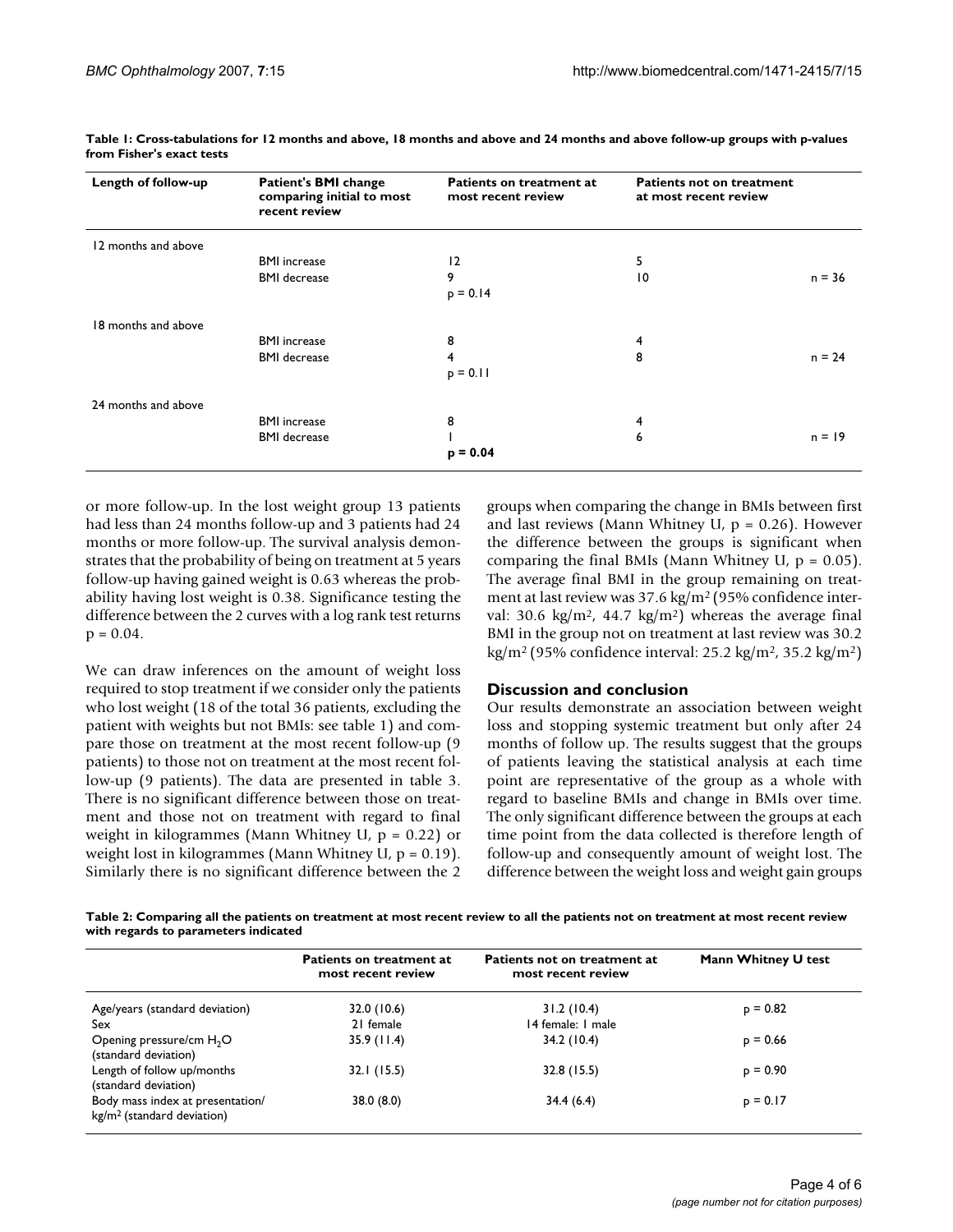|                                      | <b>Patients on treatment at</b><br>most recent review (95%<br>confidence interval) | Patients not on treatment at<br>most recent review (95%<br>confidence interval) | Mann Whitney U test |
|--------------------------------------|------------------------------------------------------------------------------------|---------------------------------------------------------------------------------|---------------------|
| Number of patients                   |                                                                                    | q                                                                               |                     |
| Mean final weight/kg                 | 92.3 (74.9, 109.6)                                                                 | 81.8 (66.2, 97.3)                                                               | $p = 0.22$          |
| Mean change in weight/kg             | $6.6$ (1.2, 12.0)                                                                  | 8.9(4.5, 13.4)                                                                  | $p = 0.19$          |
| Mean final BMI/kg/m <sup>2</sup>     | 37.6 (30.6, 44.7)                                                                  | 30.2 (25.2, 35.2)                                                               | $p = 0.05$          |
| Mean change in BMI/kg/m <sup>2</sup> | 2.7(0.4, 5.0)                                                                      | 3.3(1.7, 5.0)                                                                   | $p = 0.26$          |

**Table 3: Comparing the final weight, final BMI, change in weight and change in BMI between patients who had lost weight but were still on treatment at their most recent review to patients who had lost weight and were not on treatment at most recent review**

is further supported by survival analysis with a significantly lower probability of being on treatment at 5 years follow-up having lost weight. Unlike previous studies, the results suggest that rather than an average amount of weight loss being associated with improvement, the final absolute BMI is more important for patients stopping treatment.

One previous study comparing weight loss to improvement in objective clinical findings found a significant improvement in papilloedema grade in the patient's worst eye at baseline when comparing the papilloedema grade at the last recorded clinic review of a group of patients who lost 2.5 kg or more over any 3 month interval during follow-up to a group who lost less than 2.5 kg over any 3 month period<sup>1</sup>. The last clinic review was classified as being more than 6 months from presentation in all patients. There was no association between weight loss and improved visual function or visual fields. There was also no correlation between amount of weight loss and degree of papilloedema improvement. Only Johnson *et al.*[9] to date have demonstrated a qualitative association between weight loss and papilloedema resolution reporting that a 6.2% weight loss (standard error of the mean = 0.6%) was significantly associated with a 3 grade improvement in papilloedema using a modified Frisén scale [13] and masked graders. Our study is the first to use the decision to stop treatment taken independently of the patient's weight as a measure of overall clinical improvement. We have attempted to be rigorous in using the patient's treatment status as the sole outcome variable and thus avoid the problems associated with using objective clinical findings or symptomatology to monitor disease remission, as discussed in the introduction. Our study agrees with previous work demonstrating the importance of weight loss. However our results disagree by suggesting that final BMI is more important than the drop in BMI when considering patients who stop treatment.

We must offer a hypothesis for why 24 months of followup was required for our weight loss group. We assume that following our weight control protocol takes 24 months for a significant proportion of our patients to lose weight

and for treatment then to be stopped. Therefore, although the length of time required will probably be different for different departments, this does not negate the suggestion that weight loss offers continuing benefit with regard to remaining off treatment, with the cumulative effect of steady weight loss manifesting as increasing statistical significance over time for both the Fisher's exact tests and survival analysis. This is not merely an example of prolonged follow-up leading to an inevitable trial discontinuation of treatment or spontaneous disease remission by 24 months for if this was the case then there should be no difference at all between the weight gained and weight lost groups at the 24 month point. We also note however that since this is an uncontrolled study, we are unable to comment further on the natural history of the disease.

Due to problems in the past with monitoring IIH objectively, we suggest that discontinuation of systemic treatment is a robust measure of improvement in the overall clinical condition provided that decisions regarding the patient's treatment are consistently taken independently of their current weight, as in this study. Although the pathophysiological link between body mass and the risk of developing IIH demonstrated epidemiologically remains unclear, we hope that our study contributes useful evidence to the debate regarding the benefit of weight loss for IIH patients.

# **Competing interests**

The author(s) declare that they have no competing interests.

# **Authors' contributions**

RW drafted manuscript, gathered data, conducted statistical analysis. SAM conducted statistical analysis and edited manuscript. PP participated in data gathering. PRE conceived the study and participated in design and coordination. All authors read and approved the final manuscript.

#### **References**

1. Kupersmith MJ, Gamell L, Turbin R, Peck V, Spiegel P, Wall M: **[Effects](http://www.ncbi.nlm.nih.gov/entrez/query.fcgi?cmd=Retrieve&db=PubMed&dopt=Abstract&list_uids=9566400) [of weight loss on the course of idiopathic intracranial hyper](http://www.ncbi.nlm.nih.gov/entrez/query.fcgi?cmd=Retrieve&db=PubMed&dopt=Abstract&list_uids=9566400)[tension in women.](http://www.ncbi.nlm.nih.gov/entrez/query.fcgi?cmd=Retrieve&db=PubMed&dopt=Abstract&list_uids=9566400)** *Neurology* 1998, **50:**1094-1098.